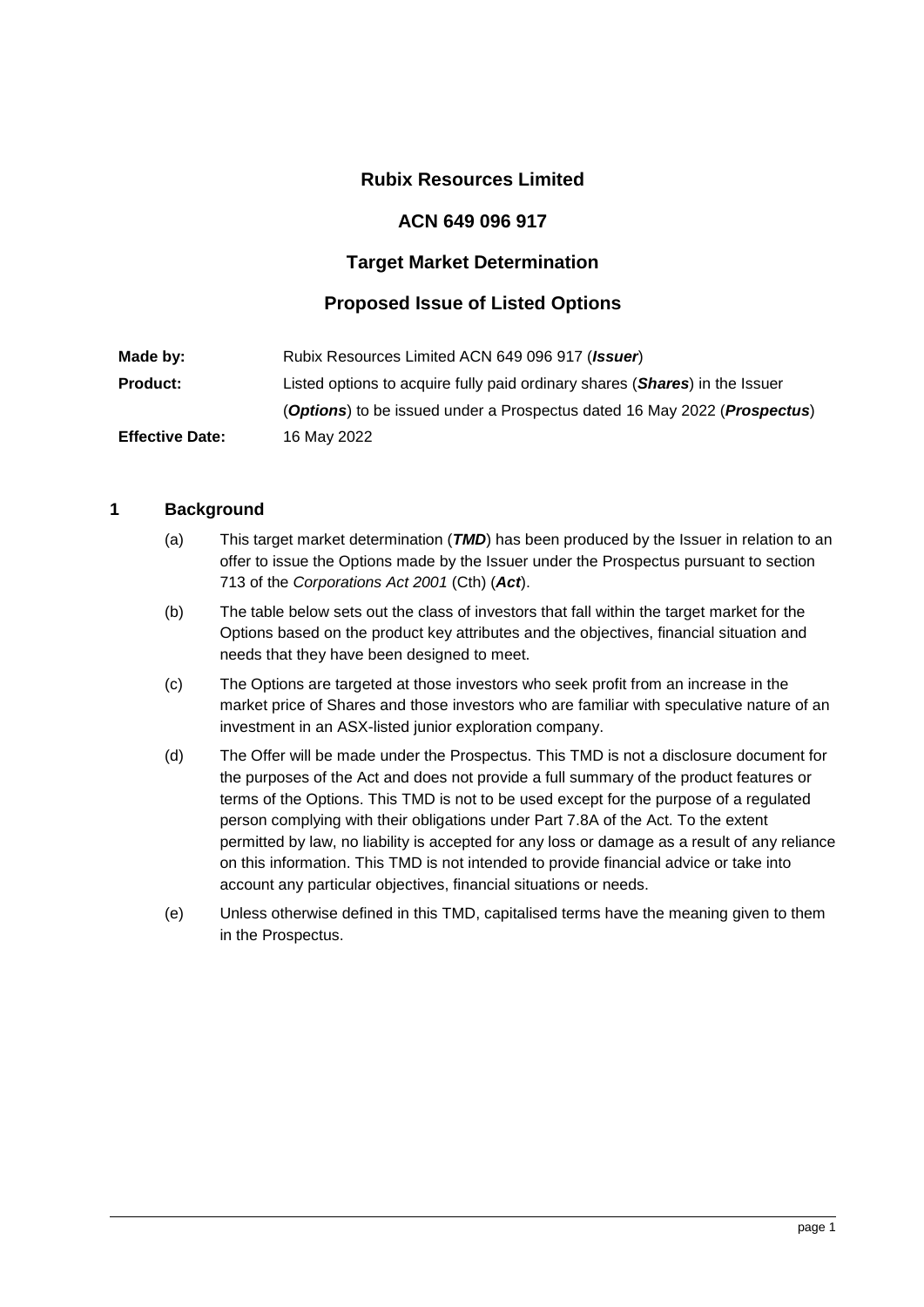# **2 Target Market Determination**

| <b>Eligibility for product</b>                             | 1                                                                                                                                                                                                                                                                                                                                                                                                   | Only applicants under the Entitlement Offer and applicants under<br>the Shortfall Offer are entitled to participate in the offer of Options<br>under the Prospectus.                                                                                                                                                                                                                                                                                                                     |                                                                                                                                                                                                                                    |  |  |
|------------------------------------------------------------|-----------------------------------------------------------------------------------------------------------------------------------------------------------------------------------------------------------------------------------------------------------------------------------------------------------------------------------------------------------------------------------------------------|------------------------------------------------------------------------------------------------------------------------------------------------------------------------------------------------------------------------------------------------------------------------------------------------------------------------------------------------------------------------------------------------------------------------------------------------------------------------------------------|------------------------------------------------------------------------------------------------------------------------------------------------------------------------------------------------------------------------------------|--|--|
|                                                            | $\overline{2}$                                                                                                                                                                                                                                                                                                                                                                                      |                                                                                                                                                                                                                                                                                                                                                                                                                                                                                          | An applicant under the Entitlement Offer is:                                                                                                                                                                                       |  |  |
|                                                            |                                                                                                                                                                                                                                                                                                                                                                                                     | (a)                                                                                                                                                                                                                                                                                                                                                                                                                                                                                      | a Shareholder whose details appear on the Register as at<br>the Record Date with a registered address in Australia or<br>New Zealand; and                                                                                          |  |  |
|                                                            |                                                                                                                                                                                                                                                                                                                                                                                                     | (b)                                                                                                                                                                                                                                                                                                                                                                                                                                                                                      | who is eligible under all applicable securities laws to receive<br>an offer under the Entitlement Offer at the record date<br>which is 19 May 2022 (Record Date).                                                                  |  |  |
|                                                            | 3                                                                                                                                                                                                                                                                                                                                                                                                   | Any entitlement not taken up under the Entitlement Offer will form<br>the Shortfall Offer, which is a separate offer made pursuant to the<br>Prospectus and will remain open for up to three months following<br>the Closing Date. The issue price for each Option under the<br>Shortfall Offer is \$0.001 being the same price at which Options are<br>offered under the Entitlement Offer. The Directors reserve the right<br>to issue Shortfall Options at their absolute discretion. |                                                                                                                                                                                                                                    |  |  |
|                                                            | 4                                                                                                                                                                                                                                                                                                                                                                                                   |                                                                                                                                                                                                                                                                                                                                                                                                                                                                                          | The Issuer considers that the distribution conditions will ensure that<br>persons who invest in the Options fall within the target market<br>(those who have received and apply under the Prospectus and<br>subscribe for Shares). |  |  |
| Key terms of the<br>product and key<br>attributes          | 1                                                                                                                                                                                                                                                                                                                                                                                                   |                                                                                                                                                                                                                                                                                                                                                                                                                                                                                          | Each Option has an issue price of \$0.001.                                                                                                                                                                                         |  |  |
|                                                            | $\overline{2}$                                                                                                                                                                                                                                                                                                                                                                                      | The Options are exercisable at \$0.20 each.                                                                                                                                                                                                                                                                                                                                                                                                                                              |                                                                                                                                                                                                                                    |  |  |
|                                                            | 3                                                                                                                                                                                                                                                                                                                                                                                                   | Under the Entitlement Offer, each Eligible Shareholder is entitled to<br>one (1) Option for every two (2) fully paid ordinary shares held by<br>those shareholders registered on the Record Date.                                                                                                                                                                                                                                                                                        |                                                                                                                                                                                                                                    |  |  |
|                                                            | 4                                                                                                                                                                                                                                                                                                                                                                                                   |                                                                                                                                                                                                                                                                                                                                                                                                                                                                                          | Each Option entitles the holder to be issued one (1) fully paid<br>ordinary share in the Company on payment of the exercise price.                                                                                                 |  |  |
|                                                            | 5                                                                                                                                                                                                                                                                                                                                                                                                   | Date).                                                                                                                                                                                                                                                                                                                                                                                                                                                                                   | The Options expire at 5.00pm (AWST) on 16 June 2025 (Expiry                                                                                                                                                                        |  |  |
|                                                            | 6                                                                                                                                                                                                                                                                                                                                                                                                   |                                                                                                                                                                                                                                                                                                                                                                                                                                                                                          | The Options may be exercised at any time after the date of issue of<br>the Options and on or before the Expiry Date                                                                                                                |  |  |
|                                                            | $\overline{7}$                                                                                                                                                                                                                                                                                                                                                                                      |                                                                                                                                                                                                                                                                                                                                                                                                                                                                                          | The underlying Shares that would be issued on the exercise of the<br>Options will rank equally with the Shares on issue in the Company.                                                                                            |  |  |
|                                                            | 8                                                                                                                                                                                                                                                                                                                                                                                                   |                                                                                                                                                                                                                                                                                                                                                                                                                                                                                          | The Options will be listed on ASX.                                                                                                                                                                                                 |  |  |
|                                                            | 9                                                                                                                                                                                                                                                                                                                                                                                                   |                                                                                                                                                                                                                                                                                                                                                                                                                                                                                          | The Options are transferable.                                                                                                                                                                                                      |  |  |
| Investment objectives,<br>financial situation and<br>needs | As the Options may be exercised at any time prior to the expiry date, the<br>Issuer expects that an investment in the Options will be suitable to investors<br>who wish to have the right, but not obligation, in the short to medium term<br>(approximately three years) to acquire the Shares, and thereby become<br>exposed to the risks and benefits of holding equity interests in the Issuer. |                                                                                                                                                                                                                                                                                                                                                                                                                                                                                          |                                                                                                                                                                                                                                    |  |  |
|                                                            | The Company expects that an investment in the Options will be suitable to<br>investors who wish to gain exposure to equities in an ASX-listed junior<br>exploration company.                                                                                                                                                                                                                        |                                                                                                                                                                                                                                                                                                                                                                                                                                                                                          |                                                                                                                                                                                                                                    |  |  |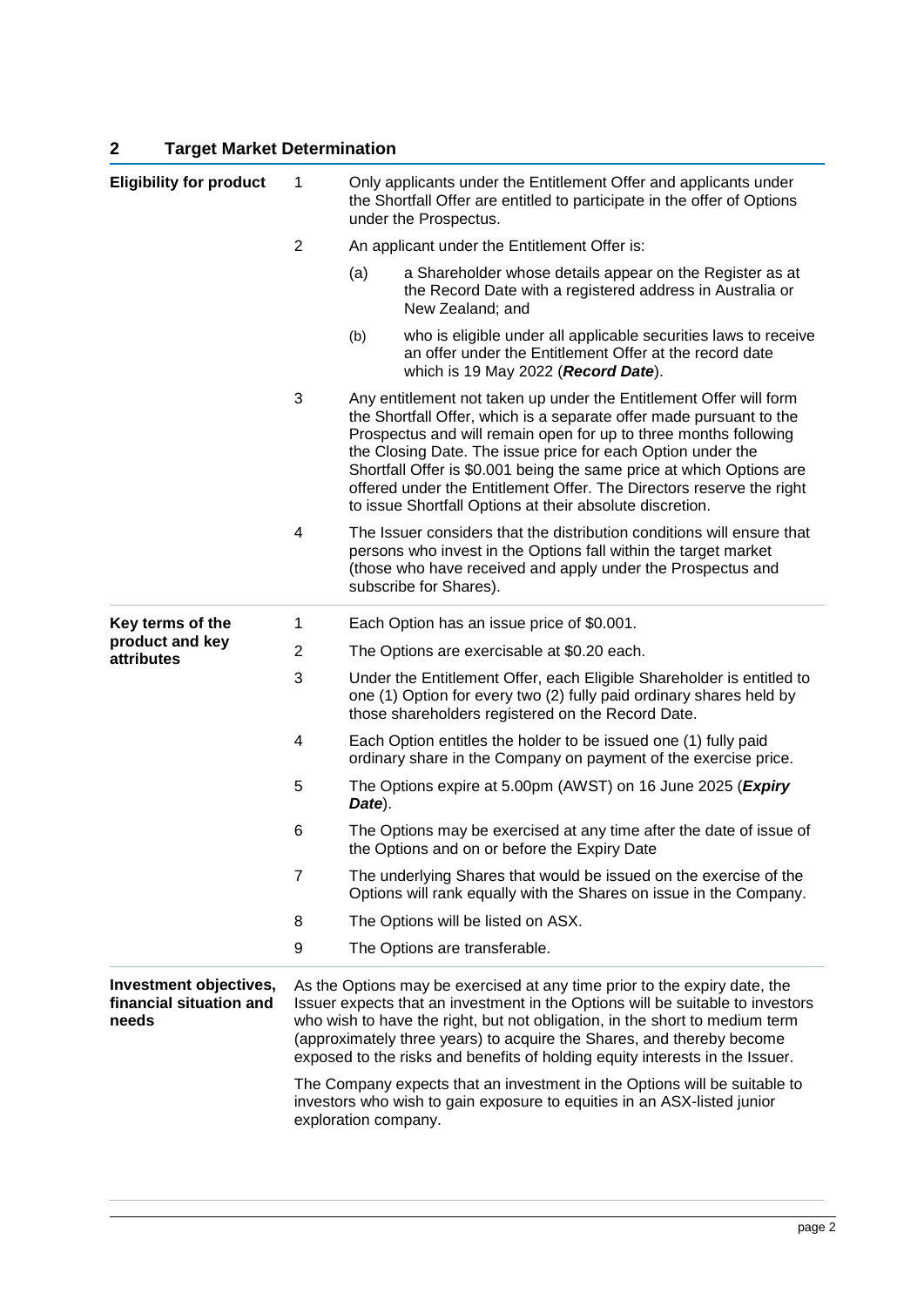| <b>Investment timeframe</b>            | The target market of investors will take a short to medium term outlook in<br>relation to their investment in the Issuer and are in a financial position that is<br>sufficient for them to invest their funds over a time period of up to<br>approximately three years should they wish to exercise their Options.                                                                                                                                                                                                          |  |  |  |  |  |
|----------------------------------------|-----------------------------------------------------------------------------------------------------------------------------------------------------------------------------------------------------------------------------------------------------------------------------------------------------------------------------------------------------------------------------------------------------------------------------------------------------------------------------------------------------------------------------|--|--|--|--|--|
| <b>Investor suitability</b><br>metrics | While the Issuer does not have an established eligibility framework for<br>Investors based on metrics such as employment status, income levels, age<br>or an expected return or volatility, it is expected that the target market of<br>investors will be those investors that wish to obtain optionality for exposure<br>to the Issuer's ongoing operations and who will be able to withstand<br>potential fluctuations in the value of their investment. The Options offer no<br>guaranteed income or capital protection. |  |  |  |  |  |
|                                        | The Options are not suitable for investors:                                                                                                                                                                                                                                                                                                                                                                                                                                                                                 |  |  |  |  |  |
|                                        | 1<br>who are not seeking to have the potential to increase their investment<br>in the Issuer; and                                                                                                                                                                                                                                                                                                                                                                                                                           |  |  |  |  |  |
|                                        | $\overline{2}$<br>who do not understand and appreciate the risks of investing in<br>options as an asset class generally and the more specific risks of<br>investing in the Issuer.                                                                                                                                                                                                                                                                                                                                          |  |  |  |  |  |
|                                        | The Issuer has assessed the Options and formed the view that the issue of<br>Options having the key attributes set out above, is likely to be consistent<br>with the objectives, financial situation and needs of investors in the target<br>market as described above.                                                                                                                                                                                                                                                     |  |  |  |  |  |
| <b>Maximum period</b>                  | The Options are being offered for a limited offer period set out in the<br>Prospectus, after the conclusion of which the Options will no longer be<br>available for investment by way of issue. It follows that the TMD will only<br>apply in the period between the commencement of the offer of the Options<br>and the issue of the Options shortly after the close of the Offer (Offer<br>Period).                                                                                                                       |  |  |  |  |  |
| <b>Review triggers</b>                 | To allow the Issuer to determine whether circumstances exist that indicate<br>this TMD is no longer appropriate and should be reviewed, the following<br>review triggers will apply for the Offer Period:                                                                                                                                                                                                                                                                                                                   |  |  |  |  |  |
|                                        | 1<br>there is a material change to the Options' key attributes that make it<br>no longer consistent with the likely objectives, financial situation and<br>needs of clients in the target market;                                                                                                                                                                                                                                                                                                                           |  |  |  |  |  |
|                                        | $\overline{2}$<br>the Issuer lodges with ASIC a supplementary or replacement<br>prospectus in relation to the Prospectus;                                                                                                                                                                                                                                                                                                                                                                                                   |  |  |  |  |  |
|                                        | 3<br>the occurrence of a significant dealing in Options that is not<br>consistent with this TMD;                                                                                                                                                                                                                                                                                                                                                                                                                            |  |  |  |  |  |
|                                        | the Issuer identifies a substantial divergence in how the Options are<br>4<br>being distributed and purchased from this TMD;                                                                                                                                                                                                                                                                                                                                                                                                |  |  |  |  |  |
|                                        | 5<br>an unexpectedly high number of complaints are received from<br>customers that indicate the Options are not suitable for the target<br>market or the product is not being distributed to the target market;<br>and                                                                                                                                                                                                                                                                                                      |  |  |  |  |  |
|                                        | 6<br>material changes to the regulatory environment that applies to an<br>investment in the Options.                                                                                                                                                                                                                                                                                                                                                                                                                        |  |  |  |  |  |